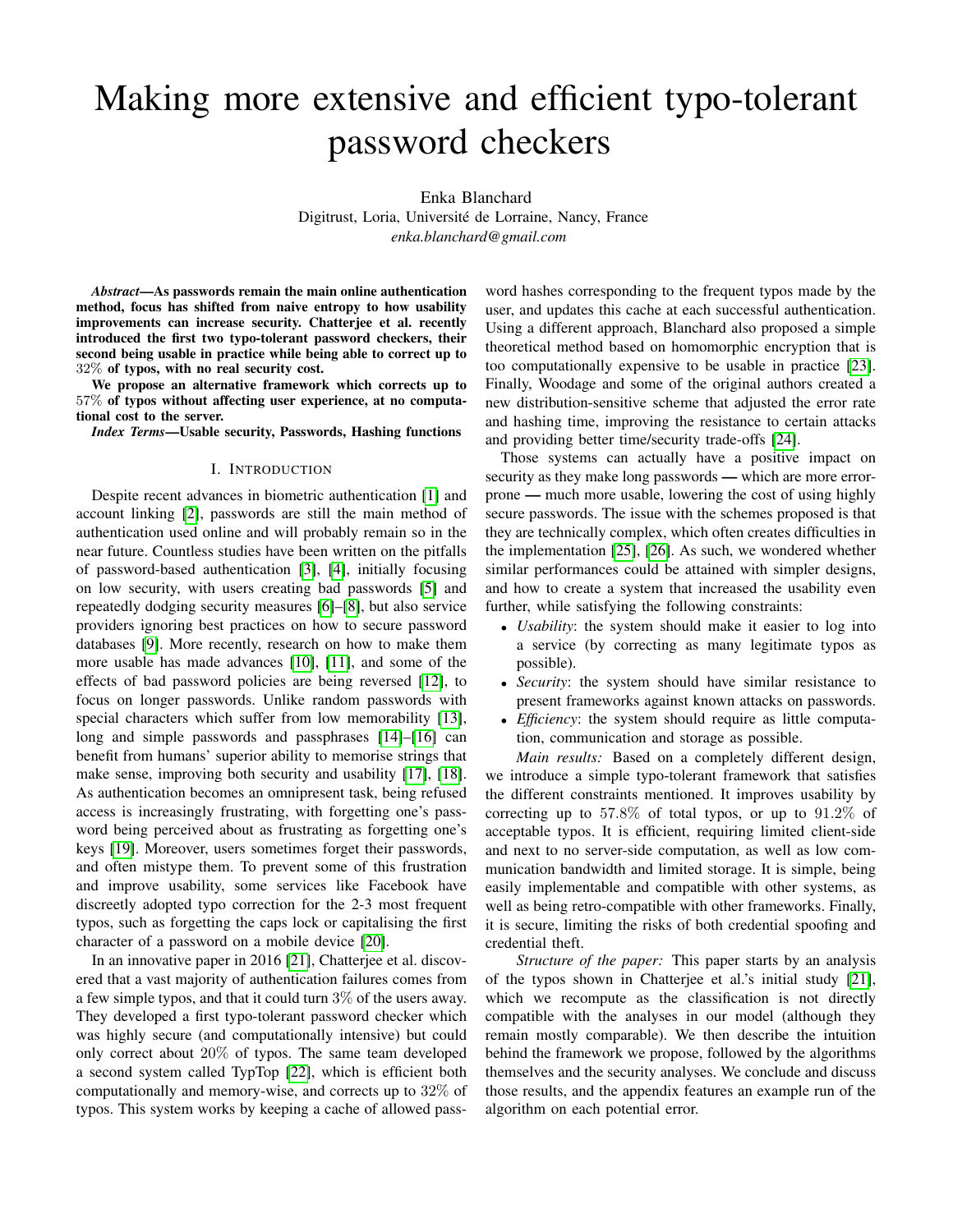## II. TYPOLOGY OF ERRORS

Before introducing our framework, we want to provide an analysis of the most frequent user errors, as studied in [\[21\]](#page-7-16), [\[22\]](#page-7-17). As motivation for the first error-tolerant password checker, Chatterjee et al. ran an experiment using Mechanical Turk to look at the types of errors committed by users typing other people's password. They published a summary analysis with their algorithm in [\[21\]](#page-7-16) and made the data publicly accessible.

In the original study, the authors chose to only look at strings whose *Damerau-Levenshtein distance* [\[27\]](#page-7-22) was less than 2, as well as errors where the caps lock was inverted for the whole string. We decided to run a more detailed analysis of the first data-set, shown in Table [I.](#page-1-0) Some of the errors considered in [\[21\]](#page-7-16) would probably not happen in the real world, mostly inserting spaces and transcription errors — such as confusing "1" and "l". This creates differences between analyses, but both agree that handling caps lock as well as single substitution, transposition, insertion and shifting errors would handle 65% to 73.9% of errors.

| Typo category           | Wrong password % |  |  |  |  |  |  |
|-------------------------|------------------|--|--|--|--|--|--|
| Single substitution     | 31.3             |  |  |  |  |  |  |
| <b>QWERTY</b> neighbour | 14.7             |  |  |  |  |  |  |
| Numpad neighbour        | 0.6              |  |  |  |  |  |  |
| Single shift            | 9.0              |  |  |  |  |  |  |
| Single deletion         | 20.5             |  |  |  |  |  |  |
| Caps lock               | 15.5             |  |  |  |  |  |  |
| Single insertion        | 13.9             |  |  |  |  |  |  |
| Space                   | 2.1              |  |  |  |  |  |  |
| Duplicated letter       | 4.0              |  |  |  |  |  |  |
| Single transposition    | 4.2              |  |  |  |  |  |  |
| Other                   | 15.7             |  |  |  |  |  |  |
| -----                   |                  |  |  |  |  |  |  |

TABLE I

<span id="page-1-0"></span>TYPES OF TYPOS RECOMPUTED ON THE ORIGINAL DATA-SET FROM [\[21\]](#page-7-16), OVER ALL PASSWORDS AT DISTANCE AT MOST 6 FROM THE ORIGINAL, PLUS COMPLETE CAPITALISATION ERRORS.

Two main questions arise when looking at such data: which errors are legitimate typos, and which legitimate typos should be corrected. Considering the length of passwords in the database, we chose to look at Levenshtein distances up to 4, discounting transcription errors. . From this, the set of *acceptable typos* will correspond to typos at distance at most 2, except ones involving deletions or substitutions by a distant character. We chose to exclude both, as deletions would greatly increase the risk of targeted attacks as shown in the next section, and to only allow proximity substitutions. Such a substitution happens when the key pressed is one of the six keys closest to the original one (two above, two below, and one on each side).

Chatterjee et al.'s model generally does not seek to correct transcription errors, so our set of errors is almost a superset of theirs. Thus, although we use slightly different metrics and proportions, comparing proportions directly between their model and ours can only reduce the difference in corrected proportions (i.e., we correct 57% in our model, and they correct 32% in their model, which would be less than 32% in our model). The model we present then corrects the following:

substitutions of adjacent characters (15.3%), single capitalisation (9.0%), full capitalisation (15.5%), single transposition (4.2%), insertion of spaces or duplicate characters (2.1% and 4.0%). We finally also choose to correct the remaining arbitrary insertions (7.7%) as it does not have a large impact on security, for a total of 57.8%. This is when compared to the total number of typos that does not exclude deletions and arbitrary substitutions. The *unacceptable typos* represent 36.6% of all typos, leaving only 5.6% of typos left that are neither corrected nor immediately dangerous to correct.

## III. A TYPO-TOLERANT FRAMEWORK

### *A. Definitions and general intuition*

This framework is a set of three algorithms: one to create a password (*key-setting*), one for the user to compute and send their password to the server when asked their credentials (*keysending*), and the last one for the server to check whether the credentials received should be accepted (*key-checking*). The framework works with a variety of typo tolerance policies, such as only accepting capitalisation errors, or only certain forms of keyboard proximity errors (accepting an "r" instead of "e", but not a "d").

There are of course many different potential frameworks. For example, the simplest efficient typo-checking framework would consist in storing the value for both the hash of the normal password and the hash of the string corresponding to the same password in caps lock. More than 15% of typos could be handled this way, at the cost of storing and comparing a single additional hash. The simplest complete system is to store — or send — hashes corresponding to all possible typos. The problem is that, depending on the typos corrected, this system requires the storage or communication of hundreds of hashes, making the system less efficient and more vulnerable to random collisions.

The framework shown is in fact the third iteration of a process where each step corresponds to a framework that handles more typos than the previous one. The first and simplest step only addresses the most frequent typo: single adjacent substitution errors, where one character in the password is replaced by another neighbouring character. For example, an "e" could be replaced by an "r", a proximity error that should be accepted, whereas replacing "e" by "m" should lead the algorithm to reject. We also rely on the agreement over a canonical *keyboard map*, assigning every key-press to an integer. For example, one could use the JavaScript key codes, whose main list goes from 8 till 255, but less than 100 of those numbers correspond to usual keys. Instead of the layout, the keyboard map depends on a map from key-presses (such as "a" or "SHIFT+a"). The initial framework of the series broadly works as follows:

1) The password of length  $n$  is split into  $n$  partial passwords, each missing one character.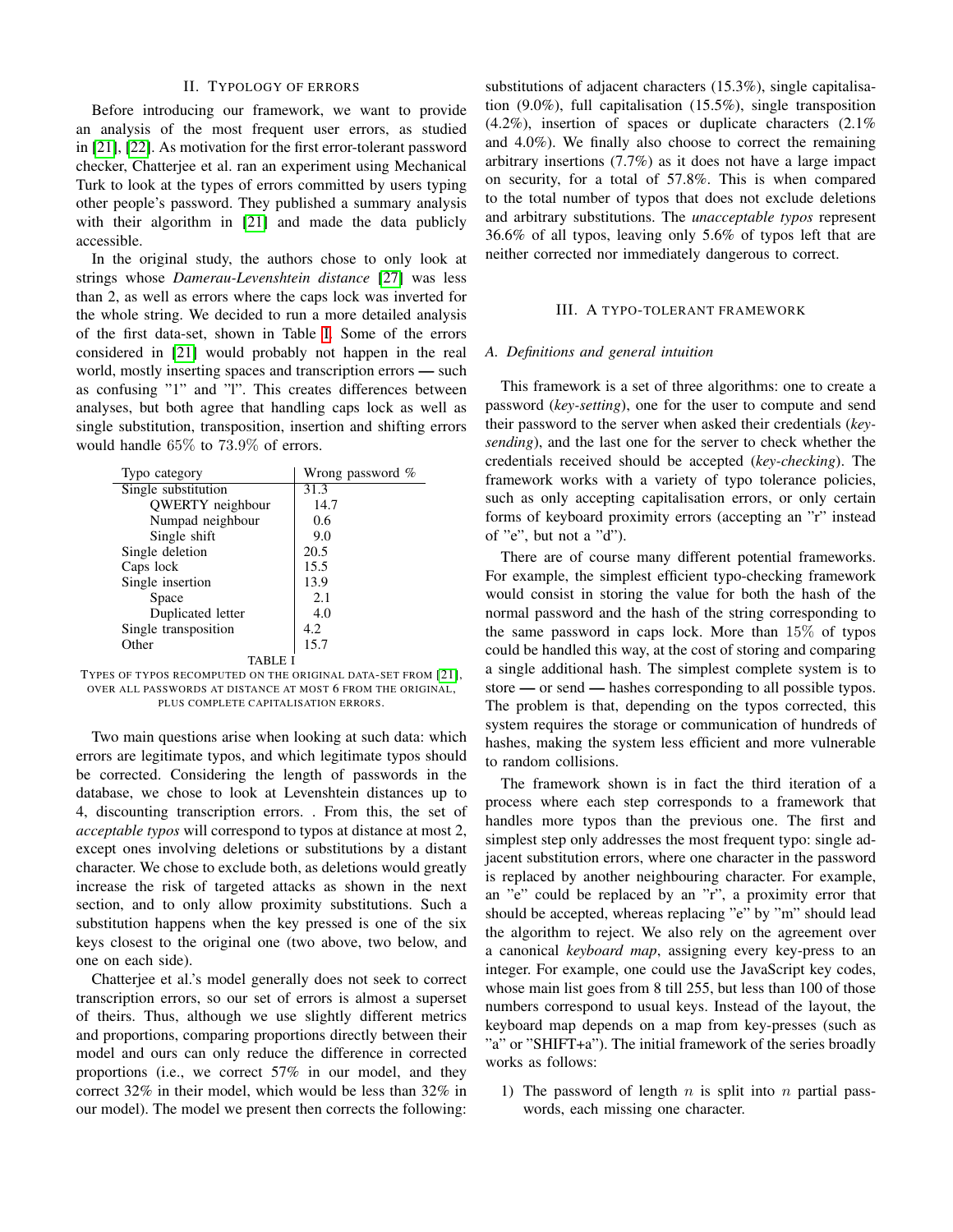- 2) The partial passwords are concatenated with a salt before being hashed.
- 3) Pseudorandom permutations within the set of character codes are computed (generally  $[0, 255]$ ), based on the hashes, using Brassard's algorithm [\[28\]](#page-7-23).
- 4) Each excluded character and all the adjoining ones on the keyboard are encoded using the corresponding permutation.
- 5) The user sends the login message, a list of  $n$  (hash, number list) pairs.
- 6) If one hash is correct, and the stored number is in the corresponding list, the server authenticates the user.

The framework shown here extends this idea and adds insertion and transposition tolerance, by removing two adjacent characters and computing the hashes, and sending the images of the missing characters through different permutations. The three algorithms of the framework are shown in the following pages: key-setting in Algorithm [1,](#page-2-1) key-checking in Algorithm [2](#page-2-2) and key-sending in Algorithm [3.](#page-2-3) Then comes some reflections on the design choices, and security properties in the following section.



### <span id="page-2-1"></span>*B. Design choices and optimisations*

The question of which proximity errors should be allowed is quite simple, but when it comes to inserted letters it becomes non-trivial. For example, duplicated letters or added spaces seem like good candidates, whereas letters far from the nearby keys might not be legitimate typos. Additionally, some

<span id="page-2-0"></span><sup>1</sup>The salt here can be any arbitrary string, using the login plus a number works, the main goal being to avoid precomputed tables.



```
Data: Username NAME, Password P of length n, Keyboard map M: Keys
        \rightarrow [0, 255]
Result: Two main hashes and list of (hash / integer list) pairs
begin
      S[0] \leftarrowSHA3-256(NAME)
      for i from 1 to 5 do
      S[i] \leftarrow SHA3-256(S[i-1])<br>
P' \leftarrow Invert_caps_lock(P)
      H_0 \leftarrowArgon2(Concatenate(S[0], P))
      H'_0 ← Argon2(Concatenate(S[0], P'))
      if n < 10 then return (H_0, H_0') /* Only sending caps lock
           for short passwords.
      else while |P| < 16 do P.append(S[0][0])
      for i from 1 to n-1 do
            while |Neighbours(P[i])| < MAX\_NEIGHBOURS do
                  Neighbours(P[i]) ← any k with k > max<sub>l</sub>(M(l))/* Making the neighbours lists have
                       uniform length by adding dummy characters.
      \begin{array}{c} | \\ \text{for } i \text{ from } 1 \text{ to } n-1 \text{ do} \end{array}P_i \leftarrow P \setminus \{P[i] \bigcup P[i+1]\}H_i ←−Argon2(Concatenate(S[1], P_i))
            for j from 1 to 4 do
                  Random_bits[j] ←−SHA3-256(Concatenate(H_i + S[j + 1]))\pi_{i,j} \leftarrow \text{Brassard(Random\_bits[j])}<br>
LA_i \leftarrow [\pi_{i,1}(M(i)), \pi_{i,1}(M(SH))]\tilde{L} = [\pi_{i,1}(M(i)), \pi_{i,1}(M(SHIFT(P[i]))))]foreach j \in Neighbours(P[i]) do
              |LA_i.append(\pi_{i,1}(M(j)))LA<sub>i</sub>.sort()
            LB_i \leftarrow [\pi_{i,2}(M(i+1)), \pi_{i,2}(M(SHIFT(P[i+1])))]foreach j \in Neighbours(P[i+1]) do
              \vert L B_i.append(\pi_{i,2}(M(j)))\overrightarrow{LB}_i.sort()
      \begin{array}{l} L: C_i \longleftarrow [\pi_{i,3}(M(P[i+1]))], L: D_i \longleftarrow [\pi_{i,4}(M(P[i]))] \ \text{return } (H_0, H_0', (H_i, LA_i, LB_i, LC_i, LD_i)_{1 \leq i \leq n-1}) \end{array}
```
<span id="page-2-3"></span>

insertions go with other typos, especially with shift errors. This happens when, instead of hitting the shift key followed by the targeted letter, the user hits a key next to the shift key, committing a double typo.

Instead of a permutation, a function from  $[0, 255]$  to a greater set could also be used, as it could increase the security by reducing the probability that an adversary could guess the correct number. This is a trade-off between simplicity, efficiency, and security. The main advantage is that it would lower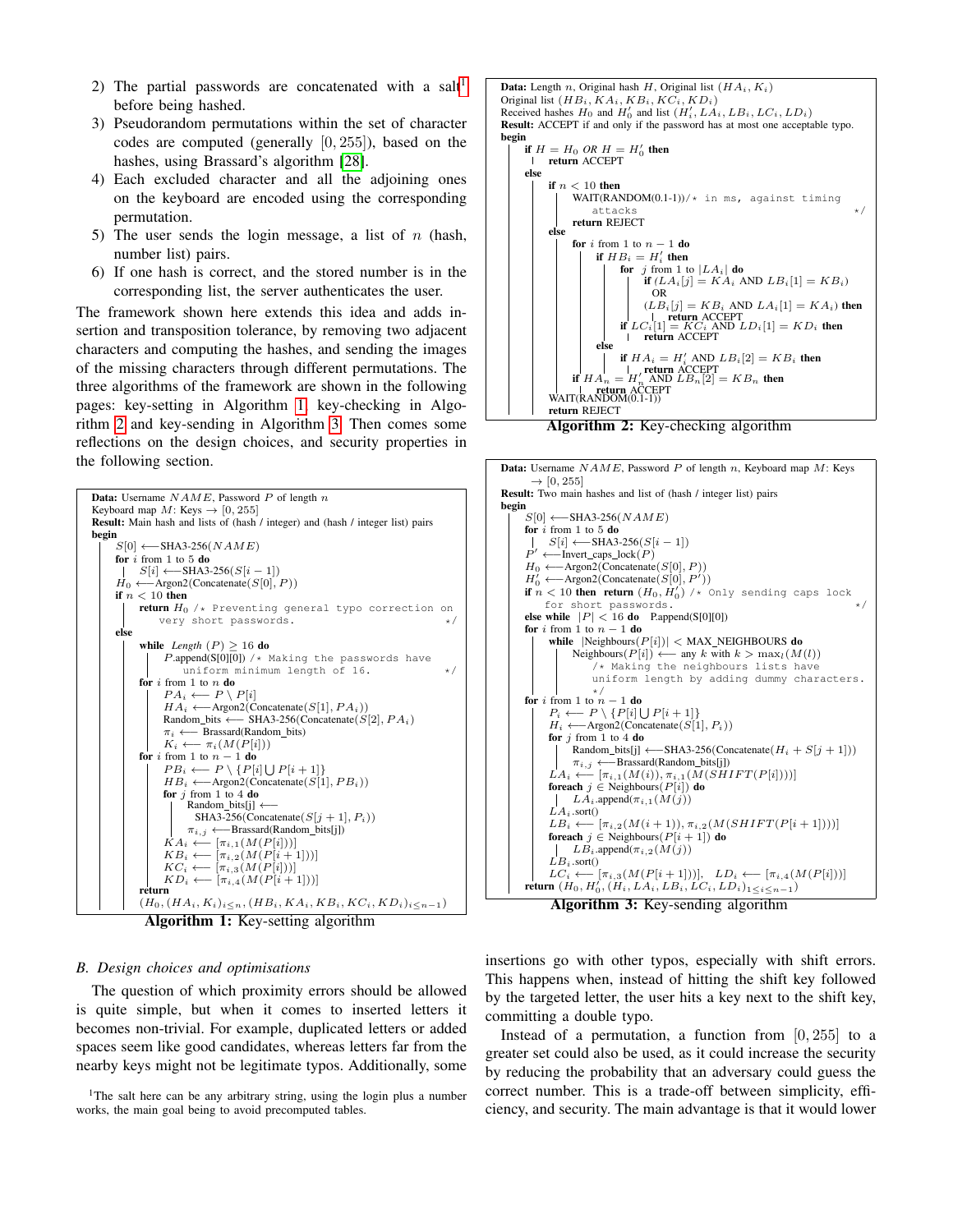the success probability of attacks with hashes of different dictionary words. This is not relevant as the advantage of this type of attacks over dictionary attacks is limited in scope by the low probability of getting a correct number in the list (  $\leq \frac{7}{255}$ ).

If we don't allow double proximity errors,  $LB<sub>i</sub>$  is redundant with  $LA_{i+1}$ , and all single-character typos that are not on the last letter of the password could be corrected using only  $LA_{i+1}$ . We still include it as it only marginally increases computing costs client-side and increases communication costs by at most 19%.

We call Brassard's algorithm to lazily get the permutation by computing the image of an element only when it is needed (instead of computing all images at the initialisation, e.g. through the Fisher-Yates algorithm [\[29\]](#page-7-24)). In our case, we require 8 pseudorandom bits per element. We need the images of  $k = |Neighbours(P[i])|$  random element chosen uniformly among all possible permutations in a deterministic way dependent on the seed. Fisher-Yates' algorithm would require about 713 random bits if implemented correctly<sup>[2](#page-3-0)</sup>, which could be attainable using a longer salt for the seed (hundreds of bits) and a PRNG with variable output. Using Brassard's algorithm [\[28\]](#page-7-23), we require at most 8 bits per call, and at most 80 bits in the calls made by the key-sending algorithm. This allows us to use most PRNG with fixed output length.

The presence of the full hash  $H_0$  is not strictly necessary, but it allows the server to check if everything is right in one comparison. An alternative would be to check  $(H_1, L[1])$  and  $(H_2, L[2])$ , thus detecting the presence of an error, in which case at least one of the hashes would be incorrect. The other hashes can be checked lazily if both tests lead to rejection.

## IV. SECURITY ANALYSIS

As we seek to improve authentication systems, we have two goals: preventing people without correct credentials from logging in, and preventing people with — potentially illegitimate — access to the database from getting the credentials of other users. This second point is crucial, as credential stuffing attacks — where an adversary steals a list of login/password pairs on an unsecured website and tests them systematically on other websites — are increasingly frequent, with up to  $91\%$ of login attempts coming from credential stuffing, of which on average 0.50% are successful [\[30\]](#page-7-25).

# *A. Preventing access*

As we tolerate certain typos, we have an inevitable increase in the probability of a successful login attempt by an adversary. Which typos are allowed is then a crucial decision. For example, allowing single deletions might seem like a good idea: it corresponds to many typos, and only reduces the entropy by a limited amount (around 5 bits on average). However, this would be extremely detrimental in one important case: partial password re-use. As users become aware of credential stuffing, some make small variations to prevent such automated attacks [\[31\]](#page-7-26), [\[32\]](#page-7-27). Accepting deletions makes such attacks much more likely to succeed, which is why a substitution — being very similar to a deletion in terms of security — should only be accepted if the substituted letter is a neighbour of the original. As long as the adversary follows the protocol, the security loss entirely comes from the fact that more passwords are allowed. With a generally lax typotolerance system this means that the set of acceptable strings goes from 1 to around 100 for a 12-character password<sup>[3](#page-3-1)</sup>. This makes bruteforce and dictionary attacks somewhat easier, but as countermeasures are shifting the online setting away from those and towards more refined attacks, this should not be a risk for users with passwords of reasonable strength. Typo correction also makes it easier to use safer, longer passwords — which come with a higher risk of typos.

The goal here is to prove that the security loss mostly comes from the added typos, without creating additional security risks. In other words, the framework should not reduce the security much beyond accepting the allowed typos. This is done by proving the following lemma in which *smart bruteforce* means that the bruteforce follows the frequent password list by decreasing frequency.

<span id="page-3-2"></span>Lemma 1. *Using only the username and knowledge of the framework, finding a correct authentication message for a*  $p$ assword of length  $\leq 16$  takes in expectation at least  $\frac{1}{114}$ *times as many queries as a smart bruteforce attack against a system without typo correction.*

**Remark 1.** Although the bound of  $\frac{1}{114}$  seems bad, there are *two reasons that explain and compensate for this. The first is that a query in this system corresponds to a set of queries in a standard system, so the number of queries naturally goes down (but the bound on the number of queries accepted by the server before triggering an alarm should go down accordingly). The second point is that for this bound to be reached, the bruteforce algorithm must be able to distribute queries in an optimal way to make full use of the complex query.*

Remark 2. *The lemma here could also be applied to passwords of length strictly greater than 16, but this is unnecessary as these passwords are generally not vulnerable to the attacks considered.*

*1) Intuition:* There are two ways an adversary could obtain access if they have no prior information besides the username. The first is to take a set of passwords and send each through the key-sending algorithm, to gain access with either the password itself or a version with an allowed typo. The second is to fake the algorithm's outputs and send at least partially incorrect messages to the server, in an attempt to attack the hash directly.

Let's suppose that an adversary decides to send partially inauthentic login queries. Each query is composed of a main

<span id="page-3-0"></span> $2$ The information lower bound is 373 bits, but low-efficiency implementations that require a new random integer at each call would require up to 6400 random bits.

<span id="page-3-1"></span><sup>&</sup>lt;sup>3</sup>This discounts insertions as the benefit from testing longer passwords is anecdotal.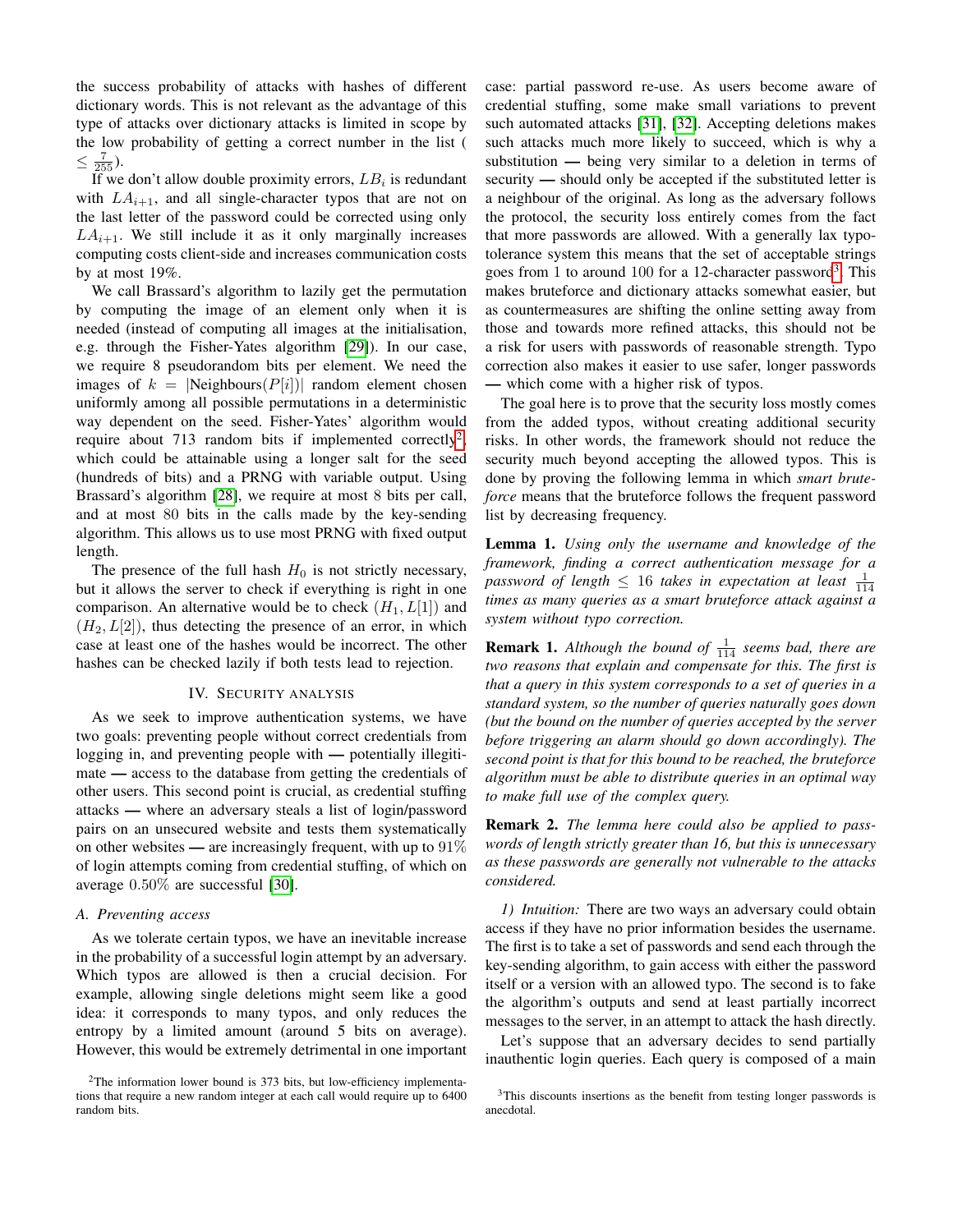hash, and a set of (hash, number lists) pairs. All the hashes are salted, and the hash space — using for example SHA3- 256 — is much greater than the usual password space. This means that sending a random string instead of a real hash can be made to have a lower probability of success (per time unit) than computing a real password hash. For example, assuming a very generous bound of 160-bit passwords (uniformly random password on 20 ASCII characters), it would still take at least  $10^{26}$  login queries before having a reasonable chance of getting a correct hash, evidently costing more than computing one of the correct hashes<sup>[4](#page-4-0)</sup>. Taking a more realistic bound on passwords would only decrease the success probability. As the limiting factor lies in the number of queries, an adversary trying to maximise their chance of success would accurately compute all the hashes in the query.

Because sending random hashes is not efficient, an adversary could instead send the same hash in multiple positions, with different additional letters each time. This way, they could cover all possibilities for a single missing letter in only two or three login queries. The checking system couldn't easily prevent this, as common hashes would be possible (for example, the password "*encoded*" has two identical hashes at the end corresponding to removing either "de" or "ed"). Moreover,  $n - 1$  correct hashes could be computed and then checked in parallel through interweaving.

This effectively increases the efficiency of an adversary by testing multiple passwords per login query. The main deterrent against such attacks is a limit on the number of queries accepted by the service provider (or rate limiting). As the method proposed greatly increases the probability of a user logging in successfully when they make a typo, the maximum number of queries allowed can be reduced accordingly without lowering the usability. Additionally, one could make a counter for a given hash to prevent bruteforcing them: if the server receives a correct partial hash with a wrong additional character, they could temporarily reject all typoed submissions from the user. Essentially, this would be equivalent to typo correction on the first try, and normal password checking on all subsequent tries.

*Proof of Lemma [1.](#page-3-2)* Any authentication message that doesn't follow the correct structure can be discarded. A message is deemed correct if at least one of the hashes is correct, and the corresponding numbers are also correct. A message must either contain a correct hash/number pair, or a correct number and a hash collision. As the hash space is much greater than the space of 16-character passwords, using random hashes to find collisions has a probability of success so low  $( $2^{-128}$ )$ that it is irrelevant. As the checking algorithm prevents timing attacks, finding the hash by itself is not possible. The adversary must then have at least one (hash, number list) pair correct. Every query they make has 18 possibilities of getting an acceptance: one for the first two hashes, and one for each of the 16 (hash, number list) pairs. Each query has 7 chances, hence an upper bound of at most 114 acceptance chances.  $\Box$ 

# *B. Obtaining credentials from the database*

The second attack can be performed by an adversary with access to the database and focuses on obtaining correct pairs of password and email/login credentials for use against other targets. The goal is then to prove the following lemma:

<span id="page-4-1"></span>Lemma 2. *Let's consider an adversary with access to the usernames, corresponding (password hash, number) lists and transcripts of successful login interactions. Using generic* attacks, they require at least  $\frac{1}{16}$  as much computing power *to get a password of length* < 16 *from a single user as if the database only stored simple hashes of the passwords without typo-correction.*

**Remark 3.** Once again, the bound of  $\frac{1}{16}$  corresponds to *a worst case analysis. Empirical data shows that the real speedup is close to* 1.5*.*

*1) Securing structural information:* The first step to prevent credential theft is to make sure that the database itself doesn't give structural information on the passwords through the way it stores them. For example, storing hash lists of varying lengths would reveal the length of the stored passwords, indicating to adversaries the ones that would be easiest to crack.

For the users with passwords of length  $< 10$ , exactly two hashes are stored, and the adversary gains at most a factor 2 in the bruteforcing (less in practice due to non-uniform distribution). Let's now consider users with passwords of lengths  $> 10$ .

Deterministically adding extra characters to the end of the password to reach a common length prevents attacks that seek to find the easiest passwords to crack. However, we should avoid compromising users with already long passwords by imposing length upper limits. Adding characters only if the passwords are of length less than 16 seems a good compromise, with only a few passwords standing out from the database as being extra-hard. Despite the uniformity of the database, a successful attack could still happen if an adversary also has access to the messages received by the database. In messages received, the length of the allowed key list — the list of numbers — is also important as it can give a lot of information on the position of the keys on the keyboard. To avoid this, the framework reserves few numbers on the clientside reserved for non-existent keys and fills up the neighbour list with those to prevent this information leak.

*2) Cracking the hashes:* We are left with the problem of computing passwords from a set of list of hashes and numbers, with each list having a single salt. The adversary has three avenues of attack. The first is by bruteforce: enumerate all the possible passwords and check when they are correct by comparing with the recorded hashes. To prevent this attack, key stretching is central but must be used wisely, to make the computation of each hash expensive and prevent the adversary from bruteforcing billions of passwords per second [\[33\]](#page-7-28). The second attack uses hashes directly and computes their preimages. The third attack uses the recorded numbers to get information on specific letters of the password and simplify

<span id="page-4-0"></span><sup>&</sup>lt;sup>4</sup>This assumes that the adversary knows the salt, which is reasonable as it could, for example, be computed from the login.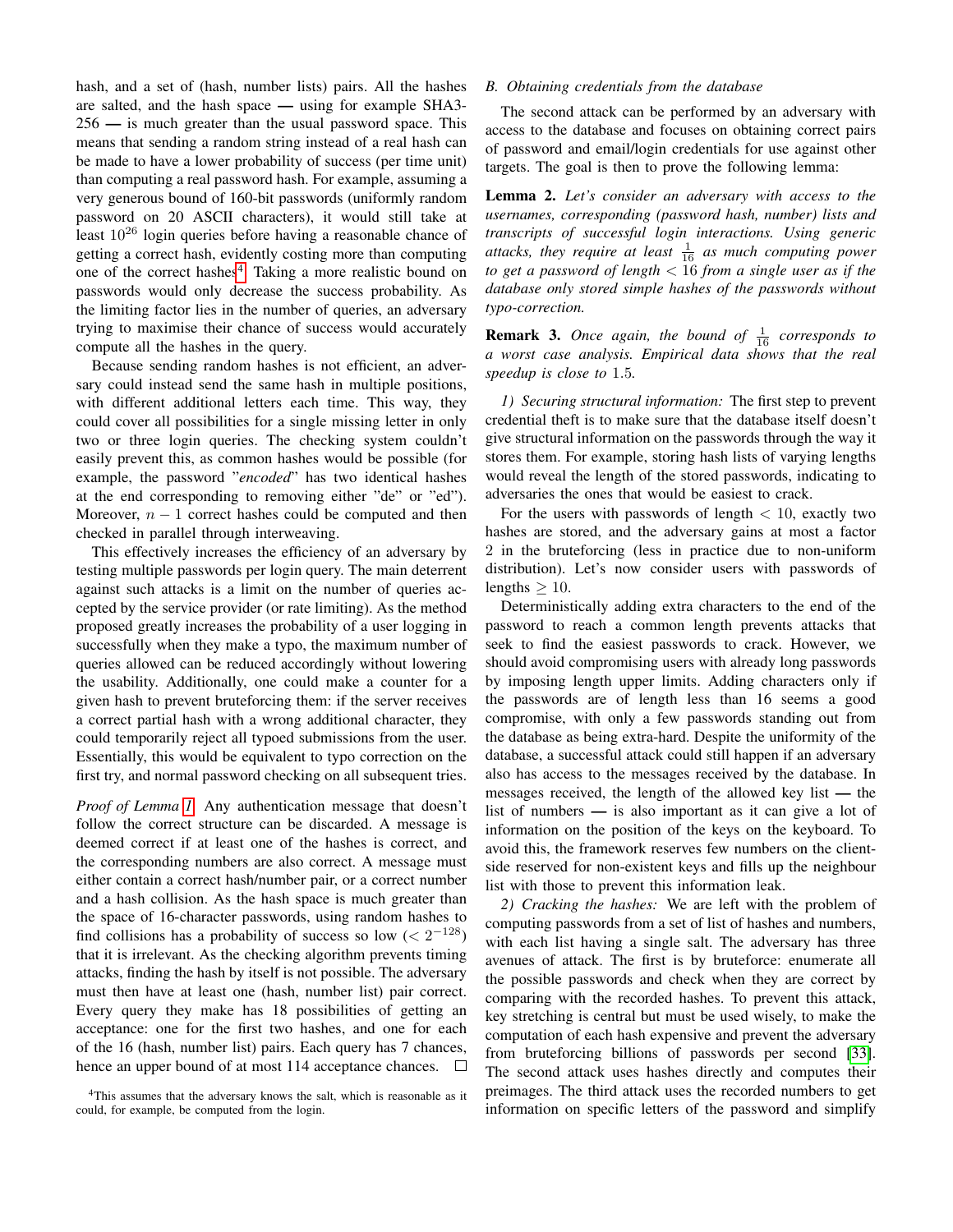the rest of the work. We will start by the second and third attacks.

With the second attack, considering each list independently, finding the preimage of a single hash is enough for the attacker, as the number of possibilities left for the missing letter becomes trivial. We are then looking at multi-target preimage attacks with a promise on the structure of the targets (that their preimages are close together<sup>[5](#page-5-0)</sup>). As stated in  $[34]$ , however, the resistance of even SHA3-256 against generic attacks is much stronger than the security requirements for passwords. This means that the main weakness doesn't come from finding the preimage of the password hashes.

When it comes to the third avenue of attack, collisions are frequent, as opposed to hashes, as the image space of each permutation is small. If computing the permutations were more efficient than computing the hashes, it would be possible for the adversary to eliminate lots of potential passwords quickly. Two methods can be used to prevent this. The first is to run the key stretching method on each random bit computation. The second goes by using the same key stretcher for both the PRNG and the hashing. This can be done by first using the key stretcher on  $PB_i$ , hashing the output with different salts to get the random permutations and finally the hash itself. This could slightly affect preimage resistance but makes bruteforce attacks to find the permuted characters at most as efficient as the bruteforce attacks against the hash itself. Indeed, if an adversary wants to eliminate possibilities for the k-th character, they must compute the permuted character for each password, and then eliminate all the impossible ones. If they don't run the procedure for the correct password they can't reliably eliminate passwords or characters, and if they do they automatically get the correct hashes (and the answer) at no additional cost.

*3) Bruteforcing the passwords:* The main attack left is then to use bruteforce from the password side, testing every password until the adversary finds one with the correct hash. The traditional way to prevent this is to use key stretching methods such as PBKDF2 [\[35\]](#page-7-30) — or rather Argon2 [\[36\]](#page-7-31), which also has security guarantees against generic attacks. This is where our frameworks have a security flaw, as we have at least 16 different hashes instead of one to create and send the password, but the adversary only has to find one. Making all of them go through key stretching methods either takes more time or lowers the number of iterations on each of them<sup>[6](#page-5-1)</sup>. Two factors mitigate this flaw: first, even running a key stretching method for a few milliseconds is enough to make bruteforce attacks very costly. Assuming we use Argon2 — which prevents efficient large parallelisation — for 2ms on each hash, cracking a 48-bit password would naively take an average of sixteen billion seconds, or 544 years, on the same

machine. This does not use the fact that it is enough to guess one of the hashes containing a typo. Assuming a 5-bit loss of entropy — which requires a well-optimised bruteforcing algorithm — the expected time is still more than 17 years. We simulated the use of this method on the Rockyou leaked password data-set [\[37\]](#page-7-32), [\[38\]](#page-7-33), bruteforcing until we obtained hashes for the 50% most frequent passwords of length  $> 10$ . The speedup varied depending on which two characters were removed, as shown in Table [II,](#page-5-2) but stayed below 1.5.

| Characters removed                                                                 | $ none 0-1 1-2 2-3 3-4 4-5 5-6 6-7 7-8 8-9$ |  |  |  |  |  |
|------------------------------------------------------------------------------------|---------------------------------------------|--|--|--|--|--|
| Unique passwords $(\times 10^6)$ 4.40 4.26 4.33 4.29 4.29 4.28 4.26 4.22 4.12 3.96 |                                             |  |  |  |  |  |
| Proportion for 50%                                                                 |                                             |  |  |  |  |  |
| Speedup                                                                            |                                             |  |  |  |  |  |

<span id="page-5-2"></span>TABLE II SPEEDUP GAINED FOR DICTIONARY ATTACKS BY REMOVING 2 CHARACTERS FROM ROCKYOU PASSWORDS OF LENGTH > 10. THE FIRST LINE HAS THE NUMBER OF UNIQUE PASSWORDS (IN MILLIONS), AND THE SECOND INDICATES THE PROPORTION OF PASSWORDS NEEDED TO GET THE 50% MOST FREQUENT PASSWORDS IF WE REMOVE THE CHARACTERS IN THE  $i$ -TH POSITION.

As we can see, even among a list notorious for containing many bad passwords with lots of redundancy, removing two characters only reduced the average number of hashes to compute by about 31% when setting the character position in advance — and dynamically removing the best 2 characters would improve this by at most a few percentage points. Even with efficient hardware, the attack would be prohibitively costly. Moreover, a smart user interface could compute the key stretching before the user submits the password, recomputing from scratch each time a new character is typed. This can guarantee an additional 10ms of free key stretching per hash without the user noticing. We can now prove Lemma [2.](#page-4-1) We only consider users with passwords at least 10-characters long, as otherwise the proof is immediate due to the trivial typo correction.

*Proof of Lemma [2.](#page-4-1)* The hashes are all computed with different salts, so rainbow tables can't help, and cracking a single user's credentials doesn't help the attacker with the credentials of another user. The data under each user is composed of the same number of hashes and corresponding numbers, except for the users with increased security, and the transcripts are also structurally identical, so finding the users with passwords of lower lengths is as easy as finding out that the last characters of those passwords are made of padding. Knowing that they are made of padding requires knowing that they are the image of a non-existent character, which is equivalent to finding that they are the image of a given character.

However, finding whether the number stored corresponds to a given character through bruteforce is not easier than finding the password itself, as a large set of passwords with different characters in its stead will yield the correct number. If the actual password wasn't in the set tested, the adversary can't guess the extracted character with probability much bigger than uniform, whereas if the correct password was in the set the adversary already knows a correct hash.

<span id="page-5-0"></span><sup>&</sup>lt;sup>5</sup>It would be interesting to check whether this kind of promise problem makes preimage computation any easier, but in any case, they could also be made irrelevant by the use of different salts for each of the  $(n - 1)$  password hashes.

<span id="page-5-1"></span><sup>6</sup>Using a key stretcher on the central salts that are used afterwards by the rest of the algorithm centralises this proof of work but does not provide any extra security.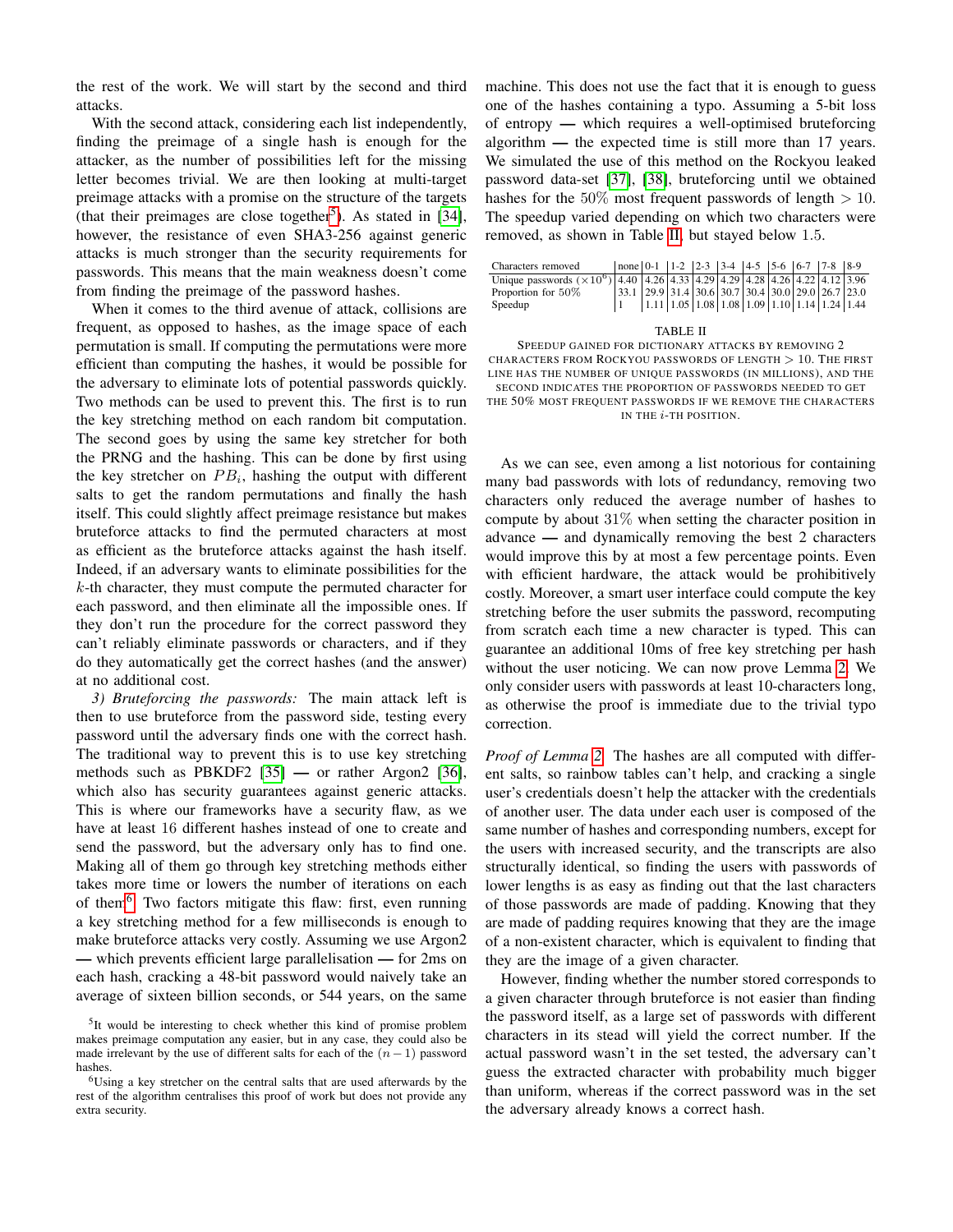As the preimages under the hashing functions considered are much harder to compute than bruteforcing from the password side, and as the additional numbers give no information unless the adversary knows the rest of the password, the only viable generic attack goes through bruteforcing from the password side.

An adversary can then consider one position, ignore the two letters concerned, and bruteforce all the others. In a best case scenario, this method could remove close to 14 bits of entropy, or improve by a factor 15000 the speed of the bruteforce. However, using NIST estimates [\[39\]](#page-7-34), at best 4 bits of entropy would be lost, corresponding to a factor 16 speedup — much higher than the 45% speedup observed on the data.

 $\Box$ 

# V. CONCLUSION AND DISCUSSION

The main contribution of this paper is a typo-correction system with the following properties:

- It corrects 57.7% of all typos, or  $91.2\%$  of acceptable typos.
- It stores 32 hashes and 90 integers on the server. Using lazy evaluation — only checking the remaining hashes when the main one is incorrect — this does not require any extra computation on the server's side.
- It requires no additional waiting time for computation on the user side, as it can run between the moment the user presses the last key and the moment they submit the password.
- It creates little extra communication cost as the additional data can still fit in an average packet (420 bytes for the numbers, 544 bytes for the hashes), well below the IPv6 MTU [\[40\]](#page-7-35).
- Assuming optimised code that runs on specialised hardware  $15\times$  faster than an average client's browser's hashing ability, bruteforcing a single password from the database still takes more than a year<sup>[7](#page-6-2)</sup>.
- Faking a correct authentication message is at best 114 times more efficient than normal bruteforce, but this can be compensated or eliminated by having stricter constraints on the number and frequency of queries while still having a positive impact on usability.

When compared to TypTop, the best typo-correction system today[8](#page-6-3) , it has greater usability — correcting about twice as many typos — and lowered computing requirements. There is, however, a cost, in that our security guarantees are slightly weaker (but not directly comparable as the models are different).

Multiple practical improvements could still be added to the system considered. For example, as the system can detect typos, it might be interesting to let the user know when they've made one (although this might lower usability). Looking in

another direction, it would be possible to associate given (hash / number) pairs with frequencies and allow typos probabilistically, with the system being more forgiving when the typo is repeated.

Combining both approaches, if a typo happens with great frequency, it would be possible for the system to ask if the user wants to make that their new password. It would also be possible to use some secret sharing system to combine the different hashes and simplify the computations, but this seems to require a challenge system with at least two rounds of communication.

Naturally the schemes proposed depend on the service providers' will to implement them. Thankfully, we can easily address this. Switching from a system where passwords are simply hashed requires two things to be changed: the database must be transformed, and the client's code must also be made to compute the new kinds of hashes. The first part is relatively simple and can be done by adding an extra column that points to the new complete hashing information and is accessed only when the main hash is not correct. Each time a user correctly logs in, the database uses the occasion to add the relevant data (which is sure to be correct as the main hash matches). This allows the service provider to maintain compatibility with a legacy system and lazily upgrade the security of all users. In the context of long-term maintainability, we focused on Argon2 SHA-3 as primitive functions. That said, other cryptographic hash functions and PRNGs could be used if vulnerabilities were found in the ones mentioned. The main constraint is that the PRNG should be secure on correlated and non-uniform inputs. The parameters on Argon2 also require fine-tuning depending on the assumed client hardware and the estimated abilities of adversaries, as they create a direct trade-off between usability (in login delay) and resistance to credential theft attacks.

The client's code must also be transformed so that it transfers not just the main hash but all the necessary information. This can be done without requiring redeployment or updating clients when considering web services. Indeed, the service provider is also the one providing the Javascript code for the web page, and can update this centrally without directly implicating the users.

An important change is that hashes are computed on the client's side, but there are nowadays next to no reason to compute them on the server's side — unlike two decades ago when they could be necessary to assure compatibility with legacy systems.

### **REFERENCES**

- <span id="page-6-0"></span>[1] N. Memon, "How biometric authentication poses new challenges to our security and privacy [in the spotlight]," *IEEE Signal Processing Magazine*, vol. 34, no. 4, pp. 196–194, 2017.
- <span id="page-6-1"></span>[2] G. C. Batista, C. C. Miers, G. P. Koslovski, M. A. Pillon, N. M. Gonzalez, and M. A. Simplicio, "Using Externals IdPs on OpenStack: A Security Analysis of OpenID Connect, Facebook Connect, and OpenStack Authentication," in *IEEE 32nd International Conference on Advanced Information Networking and Applications – AINA*, vol. 00, 5 2018, pp. 920–927.

<span id="page-6-2"></span><sup>7</sup>This assumes that the client interface runs fast hashing algorithms, for example, in a WebAssembly environment, which can have a  $20\times$  speedup over asm.js [\[41\]](#page-7-36), [\[42\]](#page-7-37).

<span id="page-6-3"></span> $8$ This title of best is easily attributed as the only competitors — to our knowledge — are previous systems by the same authors.